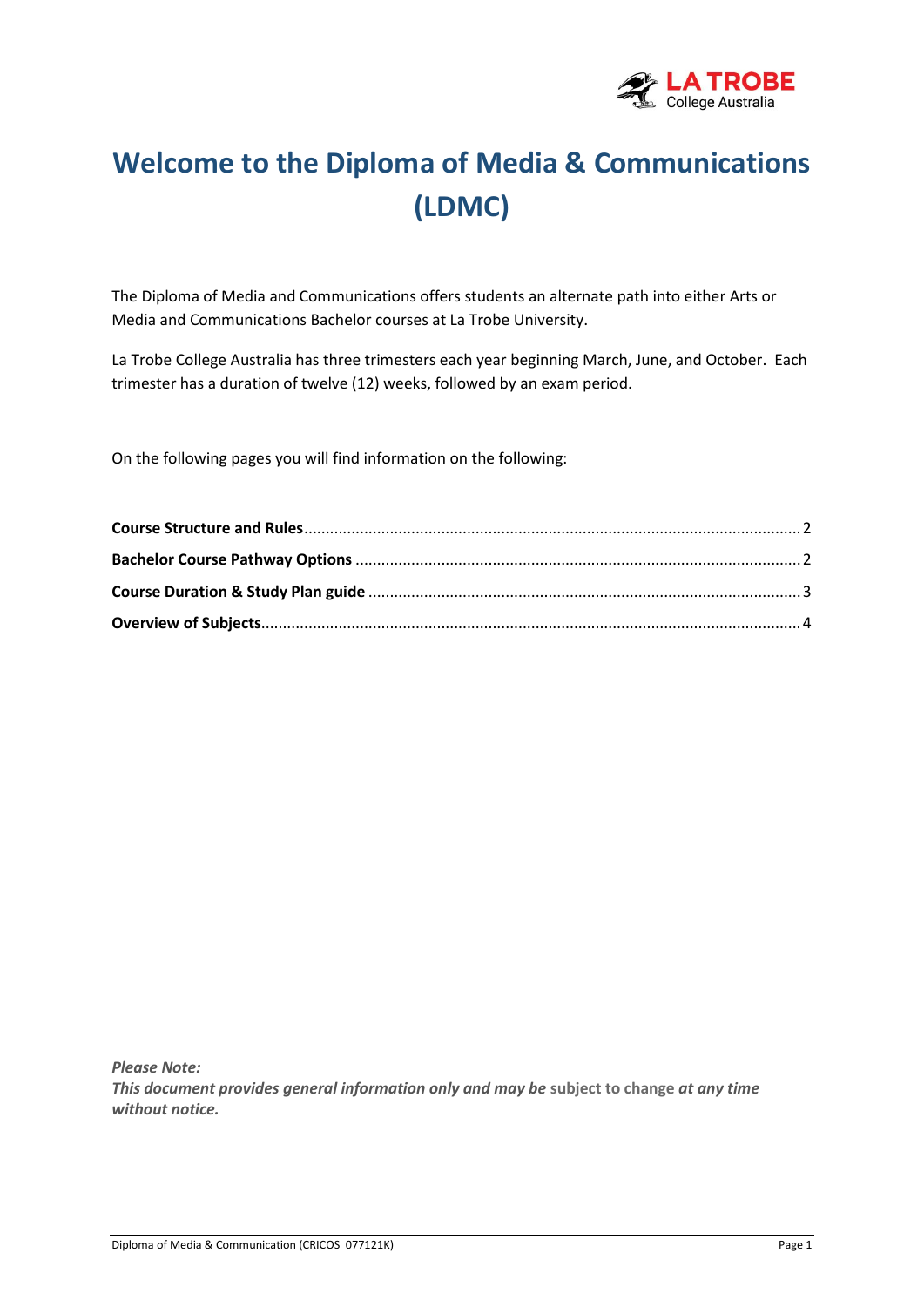

## **Diploma of Media & Communications (LDMC)**

#### **Course Structure & Rules:**

Students must pass **8 subjects** of the Diploma before receiving an offer into second year of the degree. Each subject in the diploma equals 15 credit points (cp). To complete the Diploma, you must have 120 credit points. In accordance with the enrolment policy, a student can do no more than 60 cp per trimester, that is, no more than four (4) subjects per trimester.

#### **Bachelor Course Pathway Options**

Bachelor of Arts (Digital Media Major) Bachelor of Arts (Any Major)\* Bachelor of Media and Communication (all majors except Sports Media)\*\*

\* Students can take 2 majors. Digital Media must be one of the majors. Additionally, students may need to forfeit credit depending on second major.

\*\* Students may choose from the following Majors and Minors: Majors:

- 1. Creative and Professional Writing
- 2. Journalism
- 3. Marketing
- 4. Media Industries

Minors include:

- 1. Creative and Professional Writing
- 2. Journalism
- 3. Digital Marketing Communication
- 4. Media Industries
- 5. Sports Media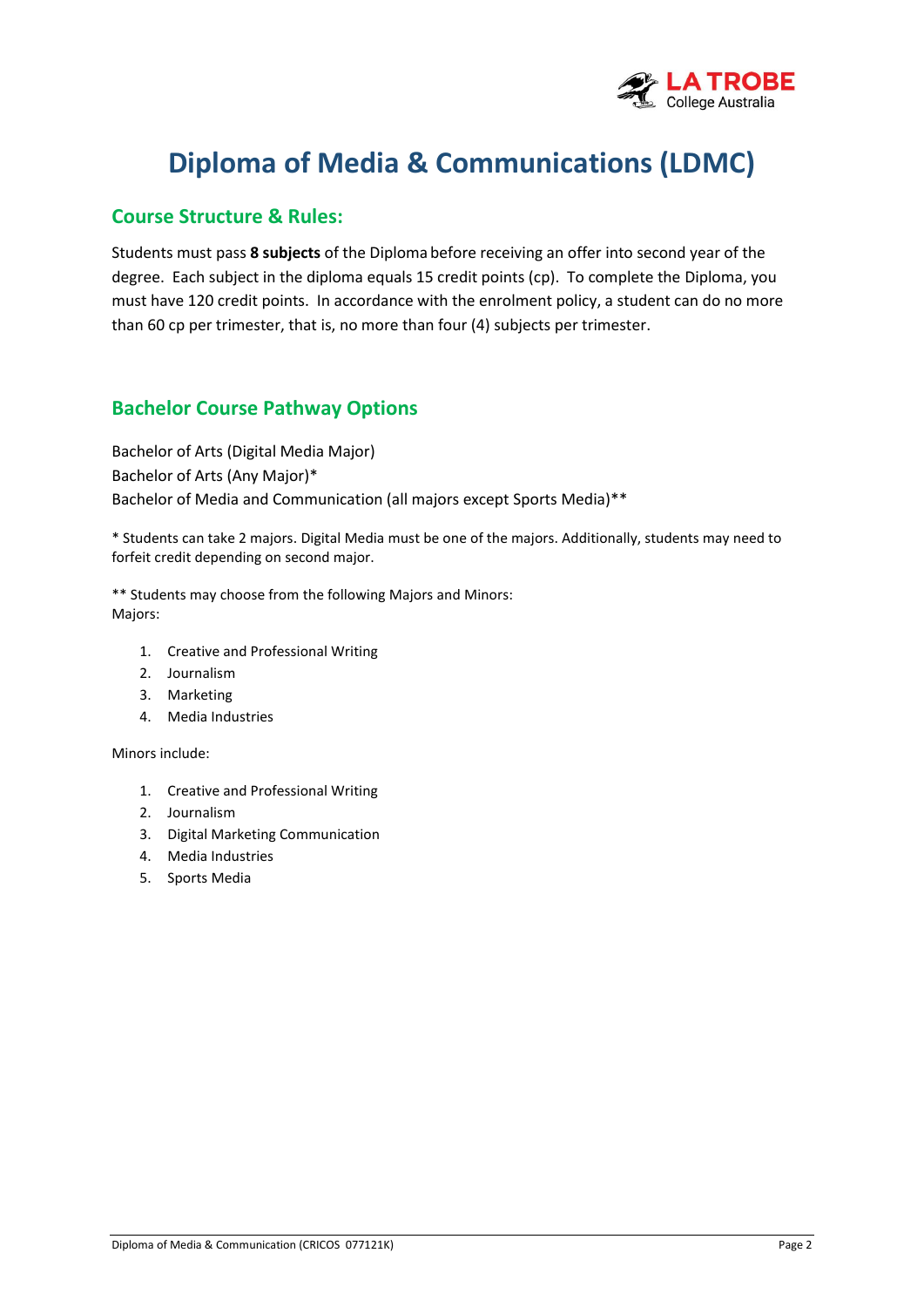

## **Course Duration & Study Plan Guide**

Students complete the Diploma over three trimesters (12 months).

|           | <b>LTM1AIM Academic Integrity Module</b>                            |                          |                                |                          |
|-----------|---------------------------------------------------------------------|--------------------------|--------------------------------|--------------------------|
|           | Compulsory online module that must be completed in first trimester. |                          |                                |                          |
| Year 1    | <b>Trimester 1</b>                                                  | <b>MMAC1WFM</b>          | <b>MJRN1TIN</b>                | <b>MENG1001</b>          |
|           |                                                                     | <b>Writing for Media</b> | The Interview                  | <b>Adaptations: From</b> |
|           |                                                                     |                          |                                | Novel To Netflix         |
| (Diploma) | <b>Trimester 2</b>                                                  | <b>MJRN1TEJ</b>          | <b>MCRA1PWR</b>                | <b>BMKT1MSD</b>          |
|           |                                                                     | The Emerging             | <b>Professional Writing</b>    | <b>Fundamentals of</b>   |
|           |                                                                     | Journalist               |                                | Marketing                |
|           |                                                                     |                          |                                |                          |
|           | <b>Trimester 3</b>                                                  | <b>MMAC1MME</b>          | <b>MPHI1CTO</b>                |                          |
|           |                                                                     | <b>Making Media</b>      | <b>Critical Thinking &amp;</b> |                          |
|           |                                                                     |                          | Innovation                     |                          |
|           |                                                                     |                          |                                |                          |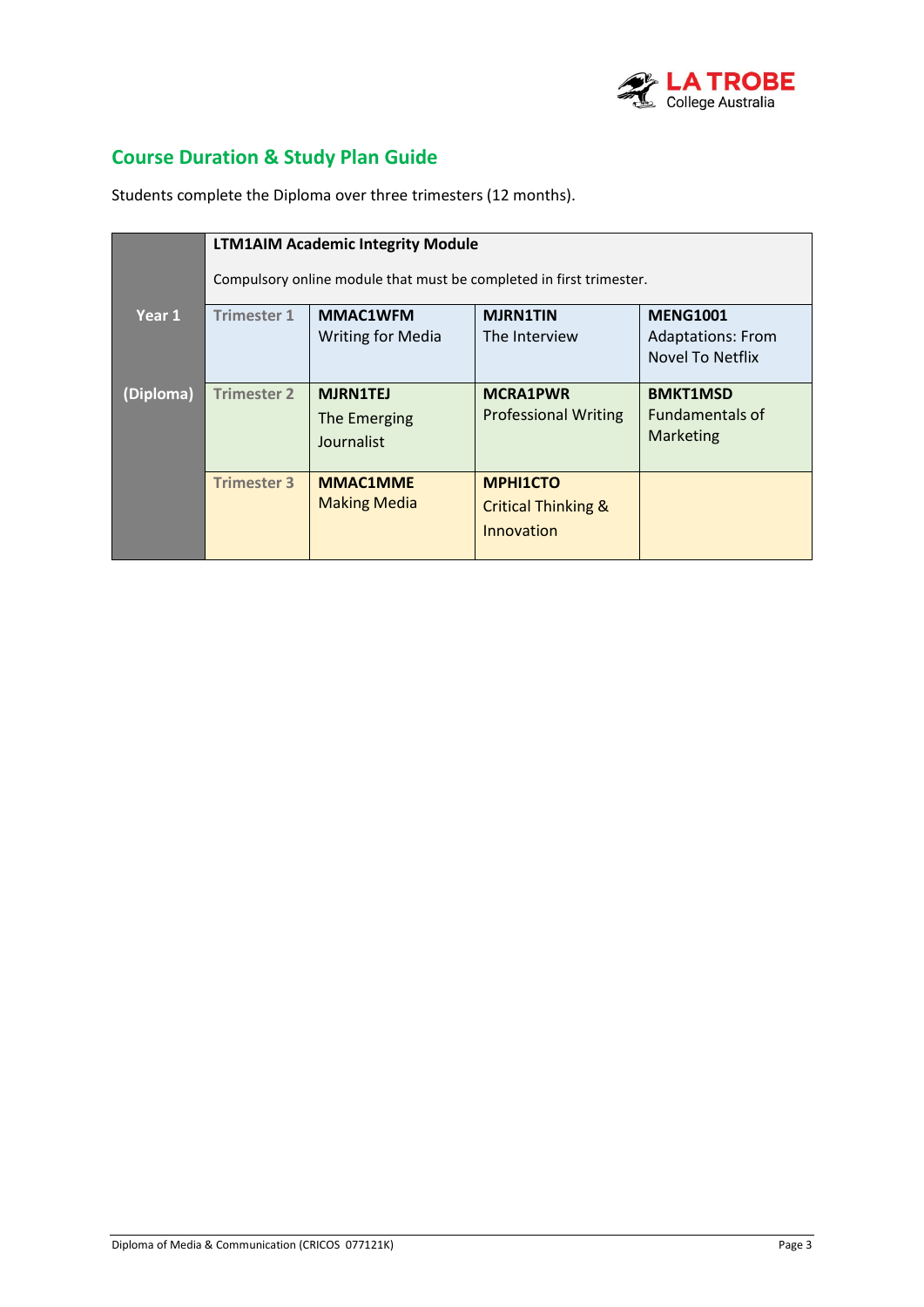

#### **Overview of Subjects:**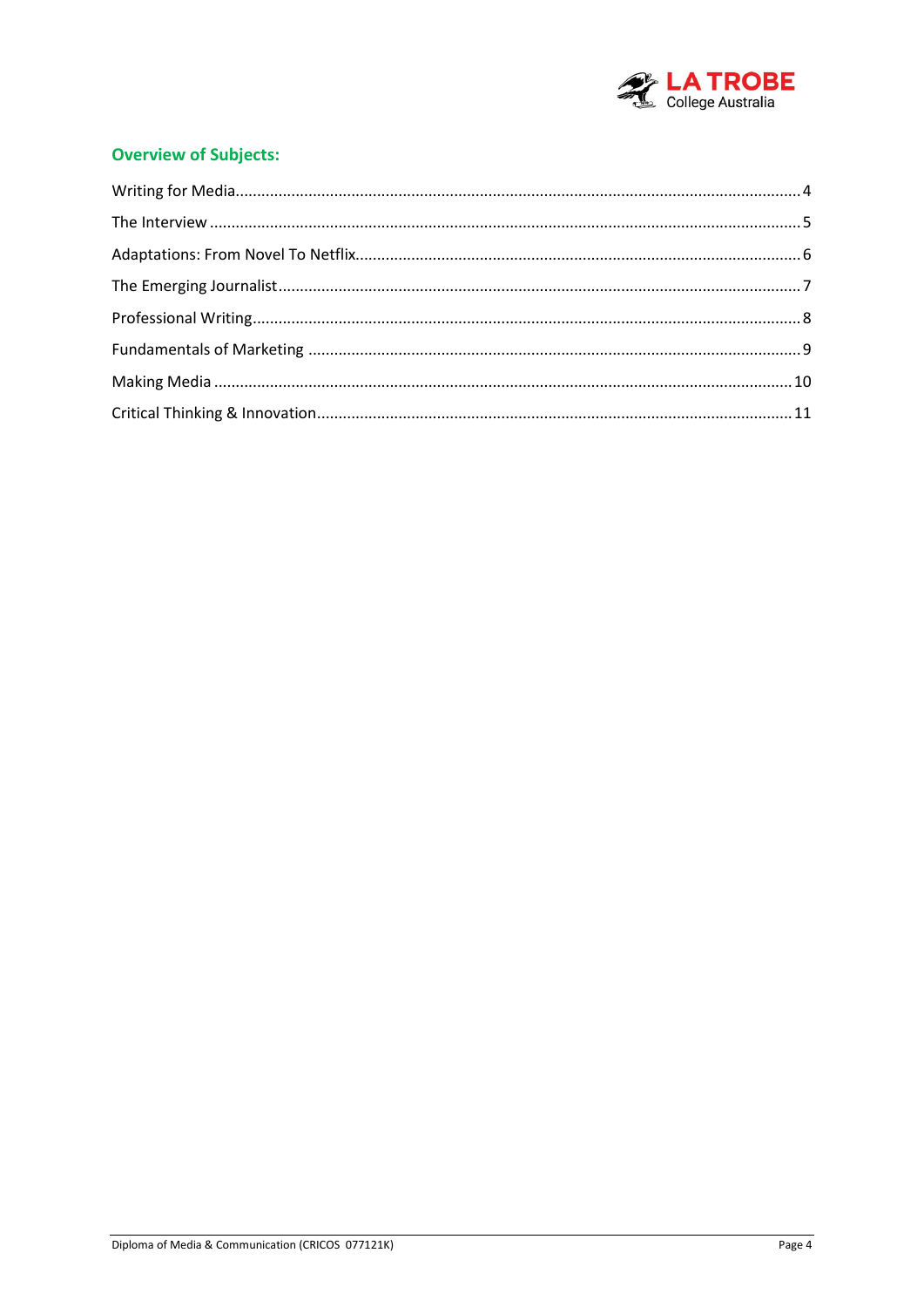

## **MMAC1WFM Writing for Media**

This subject will introduce you to the practice of writing in order of importance (inverted pyramid style) for various media platforms and audiences. You will learn to write short form news articles for print (newspapers and online news sites) and radio. Students will examine the fundamental skills of news-writing and information gathering for the media, including press releases, daily news stories and feature articles. The process of identifying and writing stories within these formats will be discussed and analysed.

The key learning outcomes of news judgement, distilling information, writing concisely, and writing material in order of what is most important are transferable across a range of vocations. You do not have aspire to be a news journalist to use the skills you will learn in this subject.

#### Class requirements

Timetabled hours per week (4 hours) 48 hours in total

- One 2-hour lecture per week
- One 2-hour tutorial per week

| <b>Assessment Type</b>                                                       | When                        | Weighting | Learning<br><b>Outcomes</b><br>Assessed |
|------------------------------------------------------------------------------|-----------------------------|-----------|-----------------------------------------|
| Assessment Task 1: Diagnostic<br>writing assessment (500-word<br>equivalent) | Week 4                      | 20%       | 1,2                                     |
| Assessment Task 2: Writing folio<br>activity (2000-word equivalent           | <b>Throughout Trimester</b> | 20%       | $1 - 5$                                 |
| Assessment Task 3: Quizzes<br>(1250-word equivalent)                         | <b>Throughout Trimester</b> | 40%       | 1,2                                     |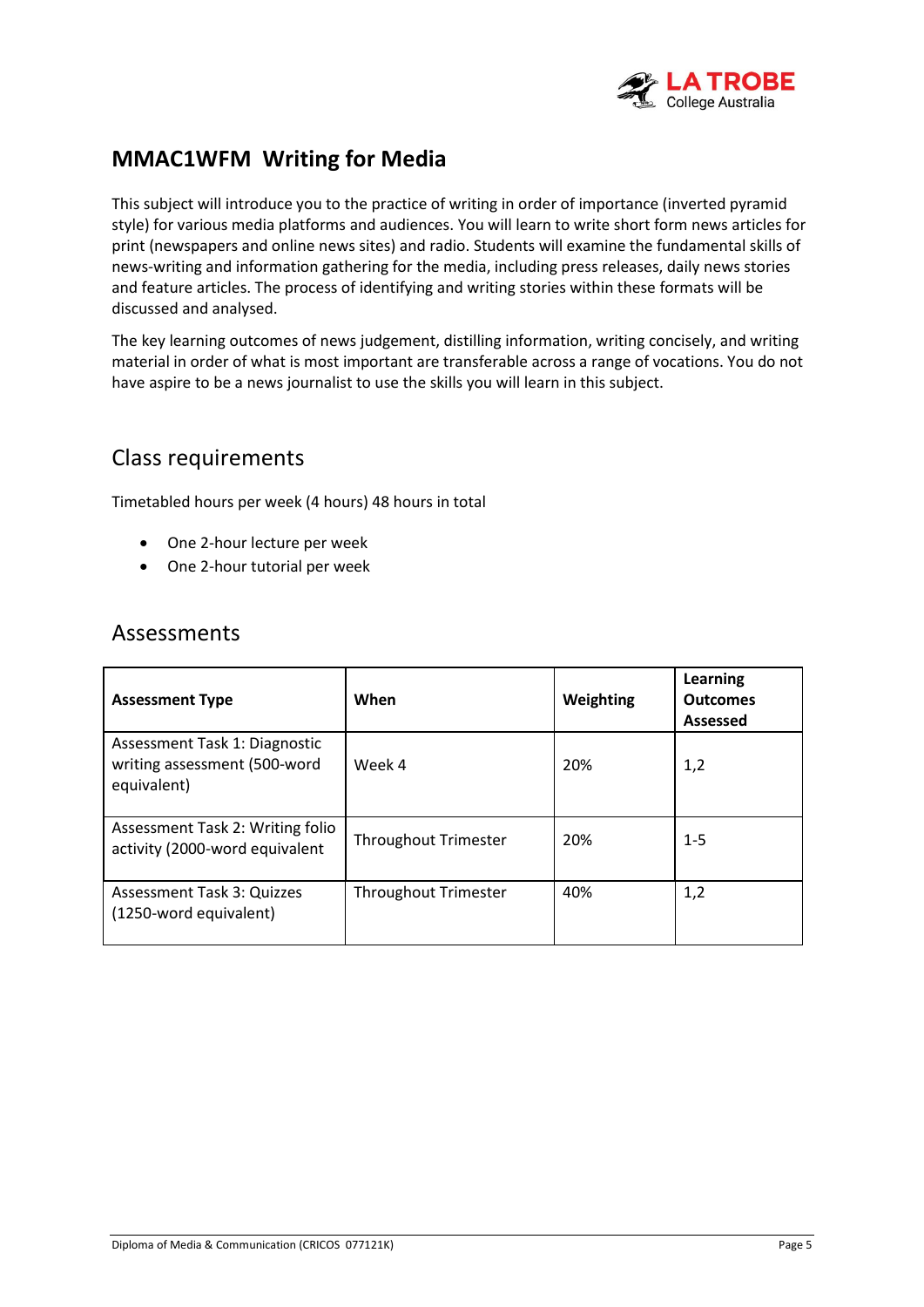

## **MJRN1TIN The Interview**

As workplaces become more interactive and interconnected, interviewing skills are becoming more important across a range of vocations. In this subject, students study the processes and skills required for interviewing, focusing on key case studies in literature, print journalism, cinema, and broadcasting and online. A key component of the subject will be interviews undertaken by students in all or some of the key interview formats, including live discussion, email, pre-recorded audio, and written profile pieces. Students undertaking this subject will gain a broader appreciation of the art of inquiry and personal interaction and develop greater confidence in everything from one-on-one communications to public speaking to critical analysis. Students will also gain a clear understanding of the use of quotation technique including quote punctuation, in written work and develop an appreciation of key editing issues, both practical and ethical.

#### Class requirements

Timetabled hours per week (4 hours) – 48 hours in total

- One 2-hour lecture per week
- One 2-hour tutorial per week

| <b>Assessment Type</b>                                                                                          | When                                  | Weighting |
|-----------------------------------------------------------------------------------------------------------------|---------------------------------------|-----------|
| In class exercises portfolio                                                                                    | Multiple dates x 8 in class exercises | 20%       |
| One essay (1000 words)                                                                                          | Week 7                                | 10%       |
| A researched interview and written<br>profile with a 500-word self-reflection<br>report (2000 words equivalent) | Week 12                               | 50%       |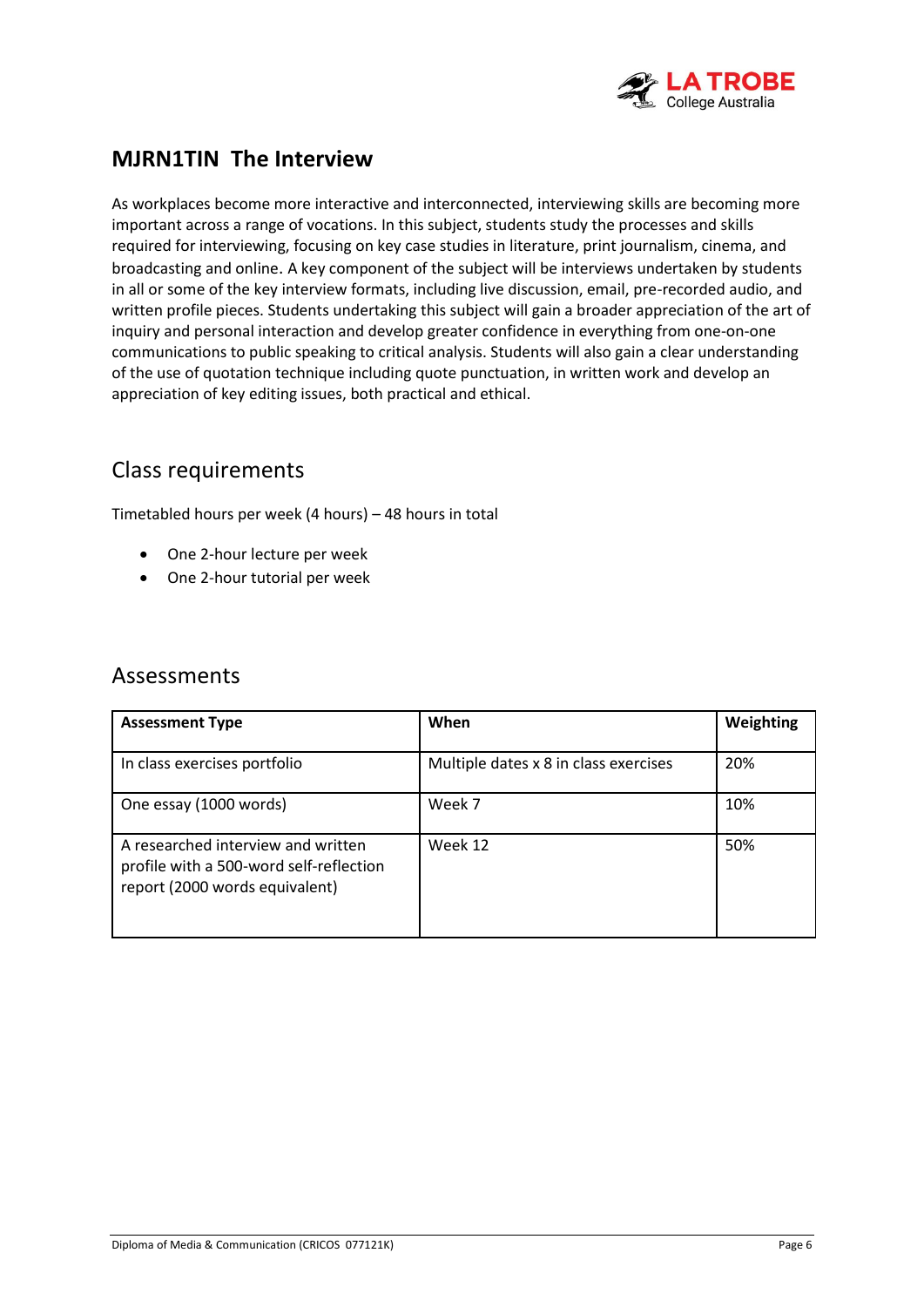

## **MENG1001 Adaptations: From Novel To Netflix**

This subject takes an interdisciplinary approach to the adaptation of stories between the literary arts, theatre, cinema and virtual media. How do stories change when they move from stage to screen, from book page to web page, from live performance to YouTube? Is the book always better than the film? How do stories move us? Students will analyse ways in which storytellers use existing stories: to challenge, re-brand, or re-examine texts from a different point of view. The subject will evaluate the dynamic and contested relationships between the source text and its adaptations. Students will have practical opportunities to create their own adaptations and discover new ways of thinking about and creating stories across different media.

## Class requirements

Timetabled hours per week (4 hours) – 48

- One 2-hour lecture per week
- One 2-hour tutorial per week

| <b>Assessment Type</b>         | When          | Weighting |
|--------------------------------|---------------|-----------|
| Assessment 1: Folio            | Weeks 2 to 10 | 35%       |
| Assessment 2: Essay            | TBC           | 35%       |
| Assessment 3: Creative Project | Week 12       | 30%       |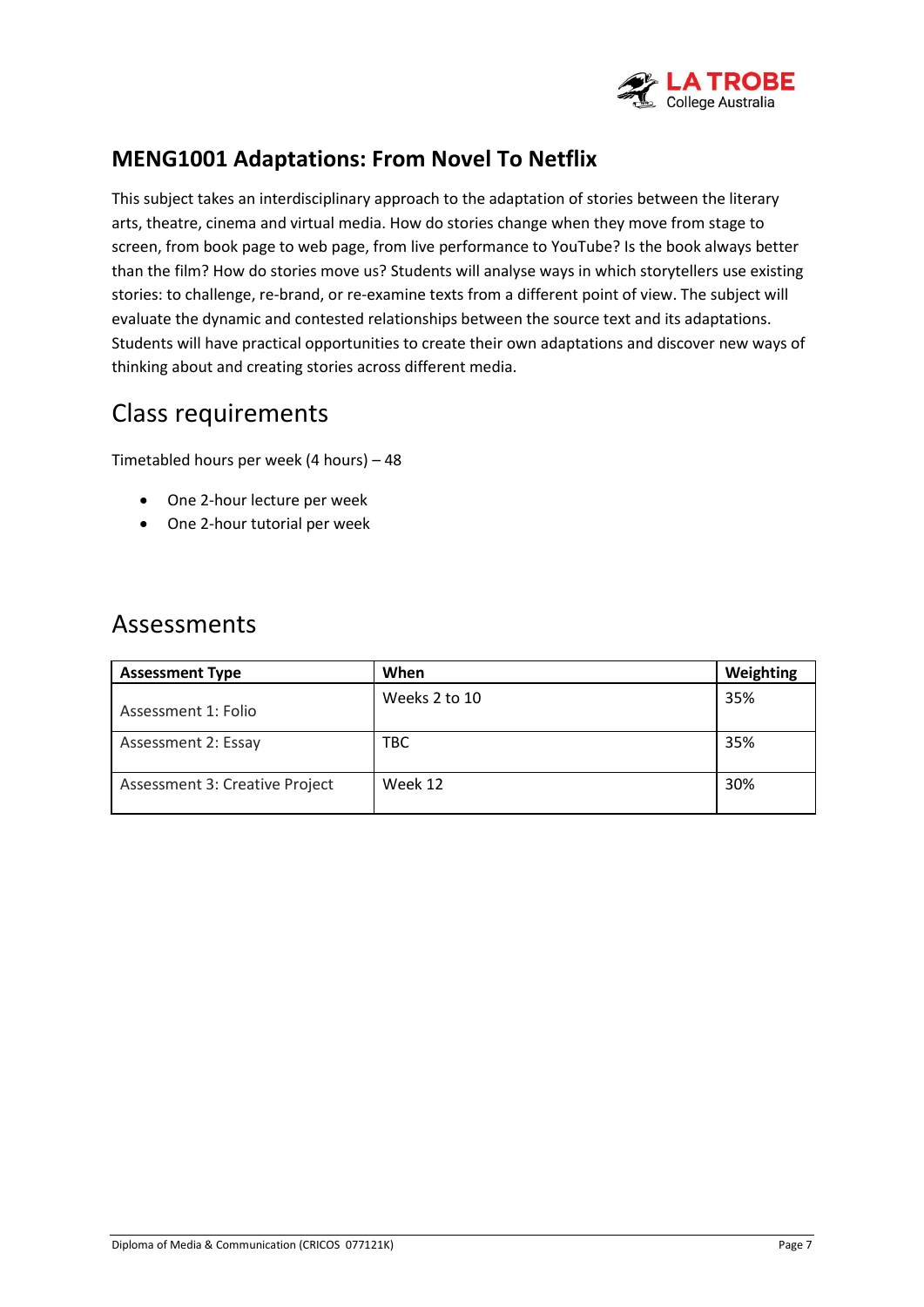

## **MJRN1TEJ The Emerging Journalist**

The Emerging Journalist introduces students to the shifting roles and responsibilities of journalists and journalism within liberal democratic societies. At the successful completion of The Emerging Journalist, you will appreciate the contemporary media landscape and the role of journalists and media organisations in relation to social, economic, political, and cultural power structures.

Topics and issues covered include: the changing nature of audiences and the new ways that journalists are engaging and interacting with audiences; the journalistic applications of social media; best practices in reporting and writing; and the impacts of cultural and technological impacts on journalism as both a profession and as a practice.

#### Class requirements

Timetabled hours per week (**4** hours) – 48 hours in total

- One 2-hour lecture per week
- One 2-hour tutorial per week

| <b>Assessment Type</b>                            | When                        | Weighting        |
|---------------------------------------------------|-----------------------------|------------------|
|                                                   |                             | 25%              |
| Individual Test X 5                               | <b>Throughout Trimester</b> | $(5 \times 5\%)$ |
| Assessment Task 1: Two 700-word<br>news exercises | Week 8 & 12                 | 35%              |
| Assessment Task 2: Feature article<br>and pitch   | TBC                         | 40%              |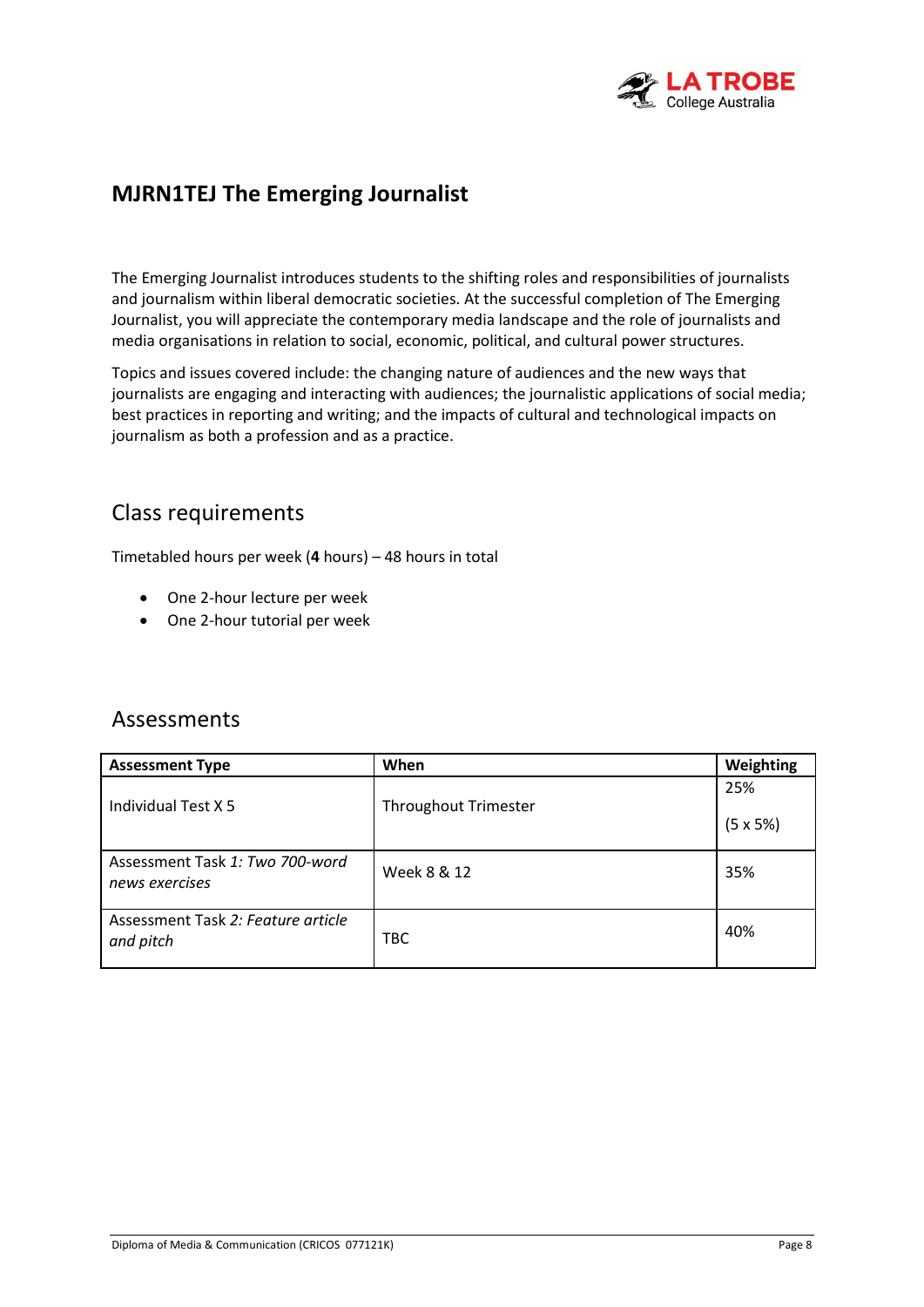

## **MCRA1PWR Professional Writing**

Learning to write well brings benefits within and beyond university. This interdisciplinary unit offers you the opportunity to strengthen your professional, creative and academic writing skills. We develop a conceptual framework for analysing the writing of others and editing your own work effectively, as well as improving your skills in the generation of ideas, elements of style and identification with the audience. These areas of writing will be explored through modules with theoretical and practical components:

-- Academic writing, including essay writing, essay structure, avoiding plagiarism, editing, and proofreading.

-- Non-fiction writing across a number of genres, particularly writing for popular media, reviews of the arts and writing for the web.

-- Creative writing, which can include fiction, poetry, and scriptwriting.

#### Class requirements

Timetabled hours per week **(**4 hours) – 48 hours in total

- One 2-hour lecture per week
- One 2-hour tutorial per week

| <b>Assessment Type</b>                                                                                                                                                                                           | When    | Weighting |
|------------------------------------------------------------------------------------------------------------------------------------------------------------------------------------------------------------------|---------|-----------|
| One creative reflection (1000 words)<br>This task includes an online workshop component<br>worth 5% (in tutorials during Week 4).                                                                                | Week 4  | 25%       |
| Assignment 2: A critical analysis of some of your earlier<br>writing using one element of the 'toolbox' (1000)<br>words, 20%)<br>This task includes an online workshop worth 5% (in<br>tutorials during Week 8). | Week 8  | 25%       |
| Assignment 3: A writing folio based on ten of your<br>weekly writing exercises (2000 words)                                                                                                                      | Week 12 | 50%       |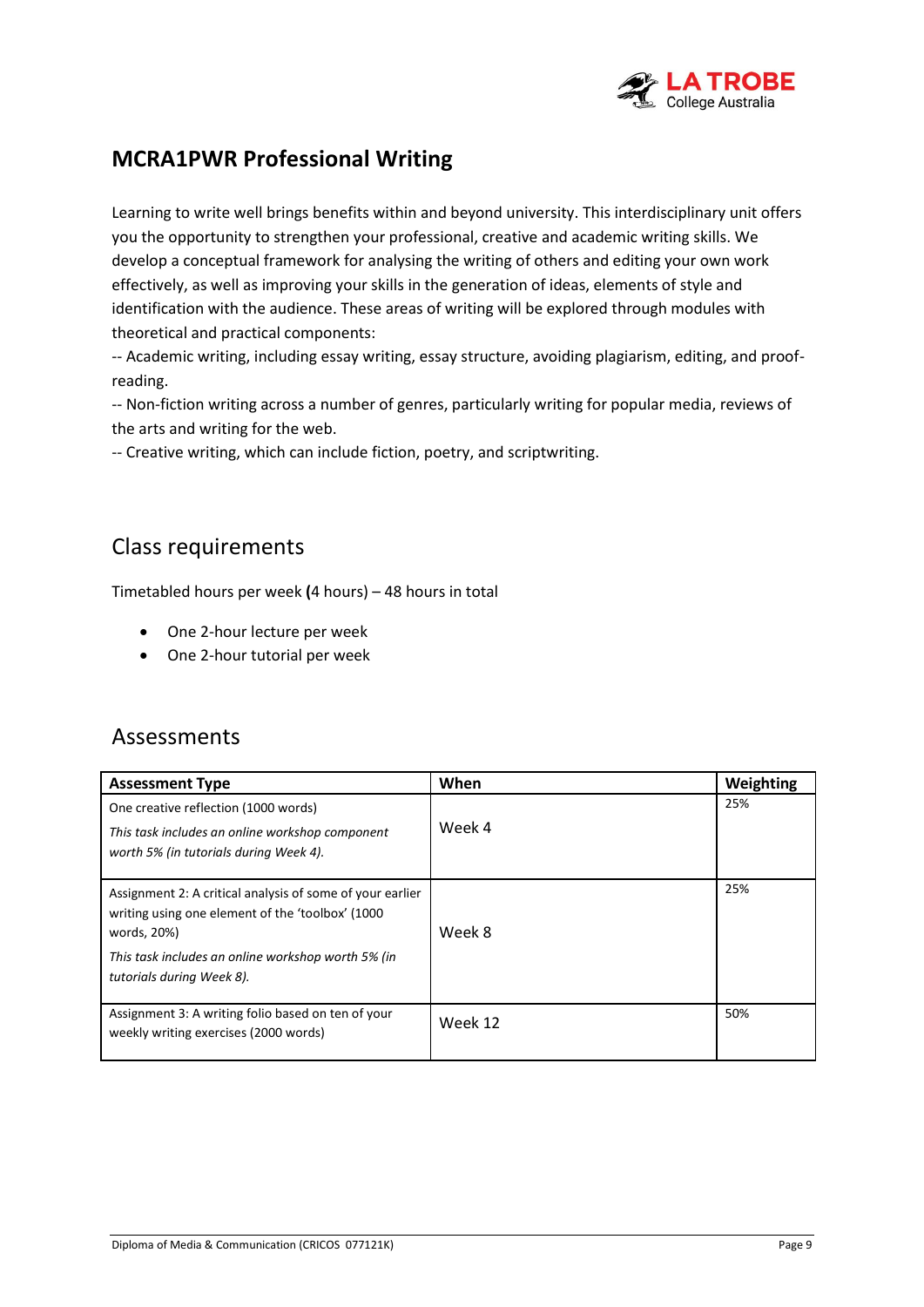

## **BMKT1MSD Fundamentals of Marketing**

Marketing: Stand and Deliver is an introductory subject to marketing principles and practice as applied to mainly fast-moving consumer goods. A key focus of this subject will be development of communication and presentation skills that are integral to the marketing profession and success in business. Through the integration of these skills within the subject, you will develop transferable skills that will used throughout your business career to engage with a range of stakeholders. Topics will cover the marketing concept, the marketing environment, buying behaviour in consumer and organisational markets, customer segmentation, targeting and positioning, developing the marketing mix, and the implementation and control of marketing programs. This subject provides a sound foundation for future marketing subjects, advanced skill-development, and your career.

#### Class requirements

Timetabled hours per week (**4** hours) – 48 hours in total

- One 2-hour lecture per week
- One 2-hour tutorial per week

<span id="page-9-0"></span>

| <b>Assessment Type</b>                                         | When                   | Weighting               |
|----------------------------------------------------------------|------------------------|-------------------------|
|                                                                |                        | 20%                     |
| Individual Test X 10                                           | Weeks 1-5, 7-8 & 10-12 | $(10 \times 2\%)$       |
| Individual Assignment - Written<br>Report & Video presentation | Week 7                 | 40%                     |
| Group Assignment - Written Report                              |                        | Report 10%              |
| & Video presentation                                           | Weeks: 11/12           | <b>Presentation 10%</b> |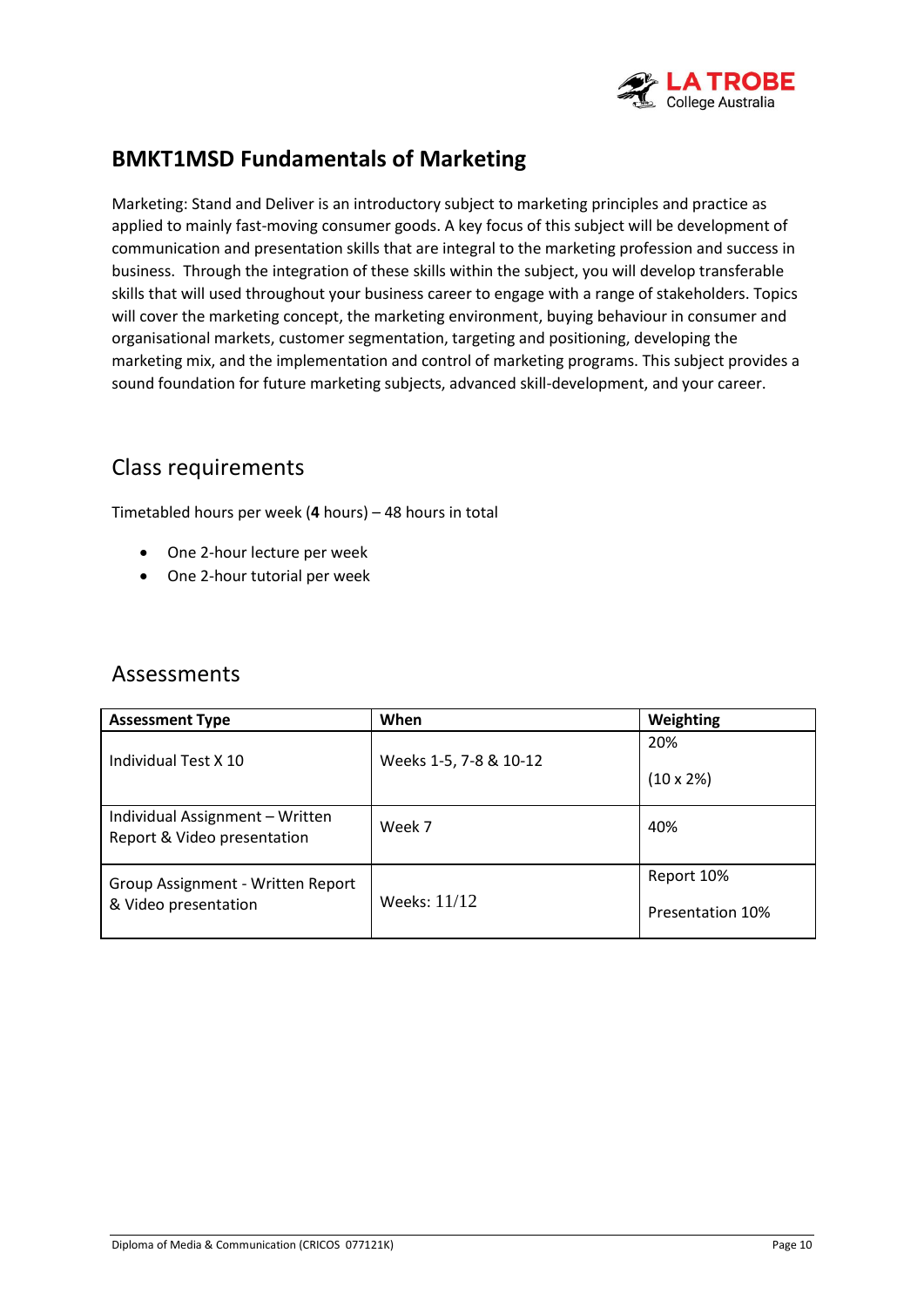

## **MMAC1MME Making Media**

In this introductory subject, students will learn some basic television and news-gathering techniques and create their own news program. Students will learn a lot in a short time about working in a studio, as a member of a team while applying what is learned in journalism to activities and assessments in this class.

Although the culmination of this subject is the successful screening of a television news bulletin, almost all of the technique's students will learn are transferable to other areas of the media. Making Media will give students the opportunity to acquire foundation skills in video and sound editing, as well as writing and scripting a television news bulletin.

#### Class requirements

Timetabled hours per week (4 hours) – 48 hours in total

- One 2-hour lecture per week
- One 2-hour tutorial per week

| <b>Assessment Type</b> | When                      | Weighting |
|------------------------|---------------------------|-----------|
|                        |                           |           |
| Online quizzes         | Weekly (beginning week 2) | 10%       |
| Seminar quizzes        | Weekly (beginning week 2) | 10%       |
| Individual assignment  | Due in week 9             | 20%       |
| Mid trimester Test     | Will be held in week 7    | 10%       |
| Final examination      | Weeks 13-14               | 50%       |